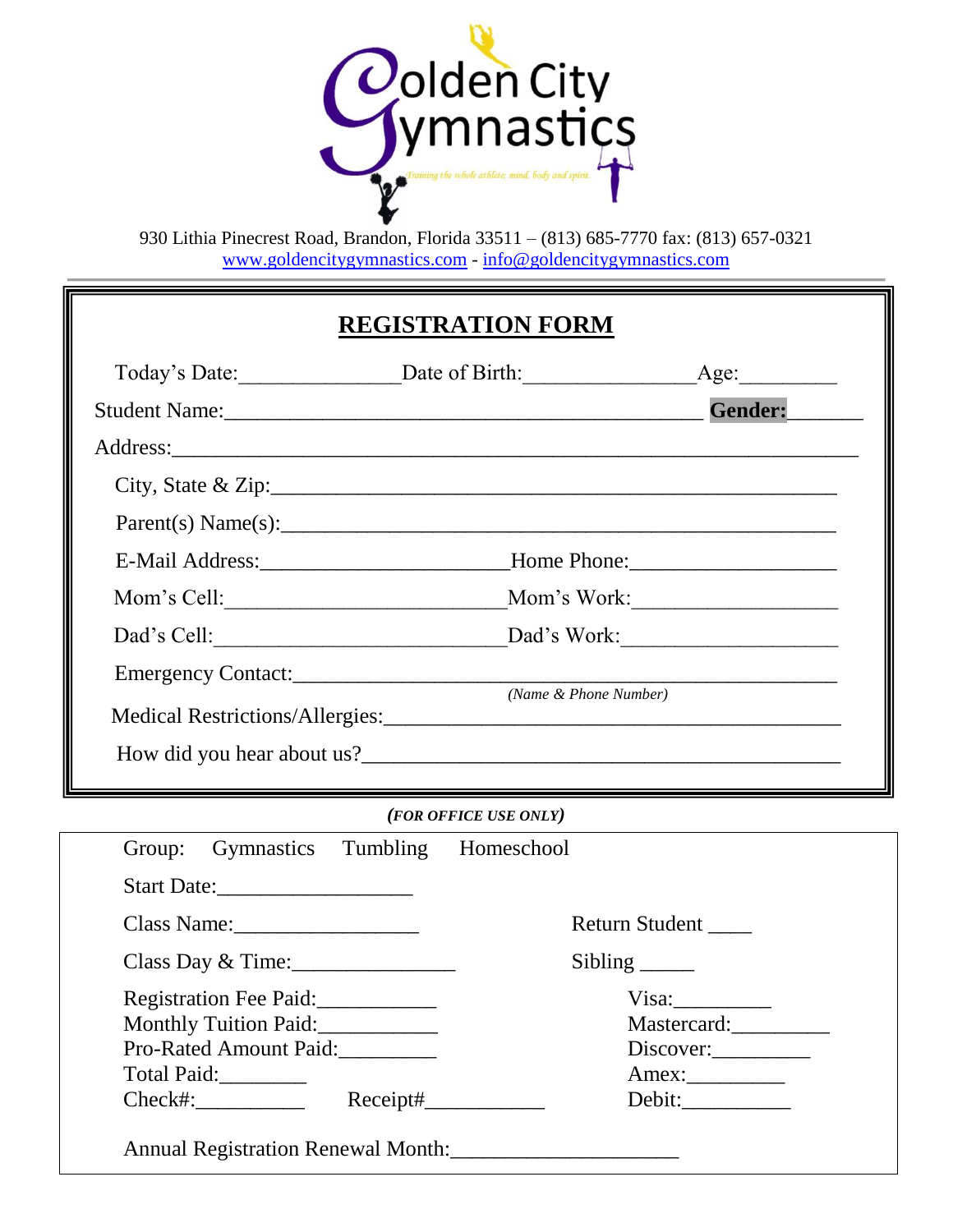

#### **ACKNOWLEDGEMENT OF RECEIPT OF POLICIES AND PROCEDURES**  *(Please initial on each line then sign & date at the bottom)*

- A non-refundable annual individual registration fee of \$55 or \$70 family registration; renewable on anniversary ÷ date.\_\_\_\_\_\_\_\_\_\_
- Tuition payments are now handled on an Auto Charge basis only. We will bill your credit card on the *25th of the preceding*  4. *month*. (Example: Tuition for June will be charged May 25<sup>th</sup>.)
	- $\overline{\circ}$  There will be a late fee charge of \$10 if the Auto Charge does not process. The late fee will be applied starting the 1st of the month.
- There will be a late fee charge of \$10 for those on the old payment system or if you choose not to use our auto billing. Late fees will be applied starting the  $6<sup>th</sup>$  of the month.
- Non-Payment after the  $10^{th}$  of the month will result in automatic removal of your child's name from the class roster. Although Golden City Gymnastics may attempt to make reminder calls that payment is late or your child is being removed from the class roster, it is not our policy to do so. It is your obligation to contact us if there are extenuating circumstances concerning same.
- Golden City Gymnastics honors major holidays. The monthly fees have been set with this in mind. Therefore, there is no absentee credit for these days.
- When your child is absent from his/her scheduled class we cannot reschedule a make-up class due to the unavailability of space.
- Golden City Gymnastics does not make up classed due to an act of God (Example: Hurricanes).
- Upon placement, your child's name will automatically be carried over to the following month's attendance roster. Should you ۰. choose to withdraw your children from our program a 30-day advanced written notice is required. Note that the final amount can be prorate, if applies, and charged at that time. If notice is not received, you will be responsible for all months of tuition due until the written notice is provided. *Phone calls or discussions with a coach do not replace the written notice policy. \_\_\_\_\_\_\_\_\_\_\_*
- **Competitive Team tuition** is a yearly amount divided into twelve equal payments due on the  $25<sup>th</sup>$  day of the preceding month. Tuition is based on the workout level (not hours of instruction per week). A special workout schedule may be issued for a holiday season. If your child participates in camp, the camp fee is in addition to the regular tuition. There is no absentee credit for these days.
- **Competitive Team:** If you need to withdraw your child, a 30-day advanced written notice is required. If notice is not received you will be responsible for all months of tuition due until the written notice is provided. *Phone calls or discussions with a coach do not replace the written notice policy. Please do not request a credit for tuition; absolutely NO credits will be issued. \_\_\_\_\_\_\_\_\_\_\_*

I, \_\_\_\_\_\_\_\_\_\_\_\_\_\_\_\_\_\_\_\_\_\_\_\_\_\_\_\_\_\_\_\_, as parent or legal guardian of\_\_\_\_\_\_\_\_\_\_\_\_\_\_\_\_\_\_\_\_\_\_\_\_\_\_\_\_\_\_\_\_\_\_\_ hereby acknowledge that I have received a copy of Golden City Gymnastics' Mission Statement, Gym Safety Rules and Registration/Tuition Policies; and that further, I agree to comply with all safety rules stated therein. I also acknowledge that I have read and understand the registration and tuition policies and agree to comply with same.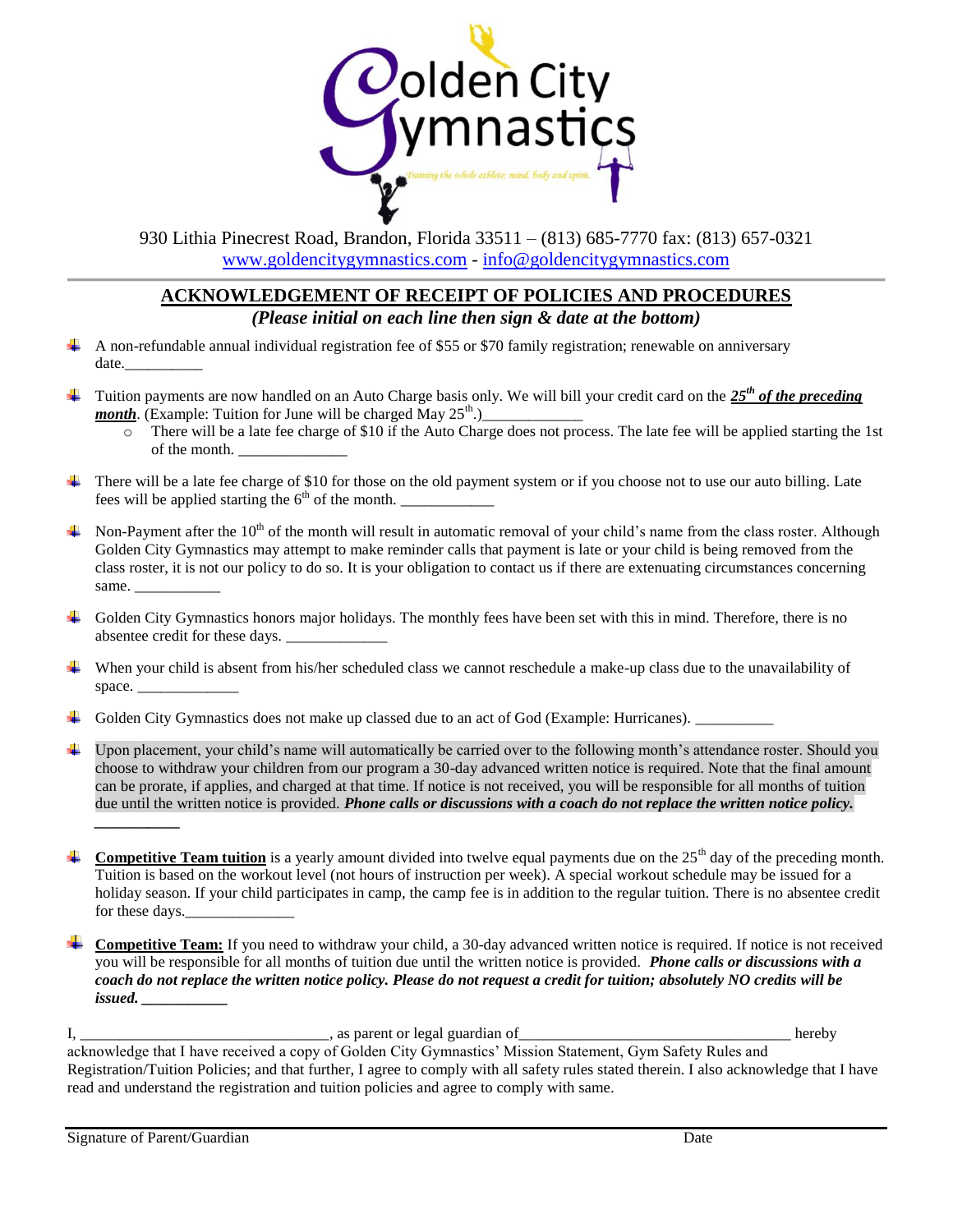

### **BLANKET WAIVER**

Due to insurance regulations, every person entering the facility must read the following waiver and sign below as an acknowledgement that he/she understands the following agreement:

I acknowledge that by participating in gym activities and/or by moving around the gym with its equipment and possible uneven surfaces, there is a risk of injury. I acknowledge that I accept the risk and waive the option to sue should I, or any minors for whom I am responsible for, incur any injury. By waiving the option to sue, I also thereby release **Golden City Gymnastics** its agents or employees, officers, counselors, chaperones, coaches, helpers or assistants from liability for such injury.

### **NOTICE TO THE MINOR CHILD'S NATURAL GUARDIAN**

READ THIS FORM COMPLETELY AND CAREFULLY. YOU ARE AGREEING TO LET YOUR MINOR CHILD ENGAGE IN A POTENTIALLY DANGEROUS ACTIVITY. YOU ARE AGREEING THAT, EVEN IF **GOLDEN CITY GYMNASTICS, LLC** USES REASONABLE CARE IN PROVIDING THIS ACTIVITY, THERE IS A CHANCE YOUR CHILD MAY BE SERIOUSLY INJURED OR KILLED BY PARTICIPATING IN THIS ACTIVITY BECAUSE THERE ARE CERTAIN DANGERS INHERENT IN THE ACTIVITY WHICH CANNOT BE AVOIDED OR ELIMINATED. BY SIGNING THIS FORM YOU ARE GIVING UP YOUR CHILD'S RIGHT AND YOUR RIGHT TO RECOVER FROM **GOLDEN CITY GYMNASTICS, LLC** IN A LAWSUIT FOR ANY PERSONAL INJURY, INCLUDING DEATH, TO YOUR CHILD OR ANY PROPERTY DAMAGE THAT RESULTS FROM THE RISKS THAT ARE NATURAL PART OF THE ACTIVITY. YOU HAVE THE RIGHT TO REFUSE TO SIGN THIS FORM, AND **GOLDEN CITY GYMNASTICS, LLC** HAS THE RIGHT TO REFUSE TO LET YOUR CHILD PARTIFIPATE IF YOU DO NOT SIGN THIS FORM.